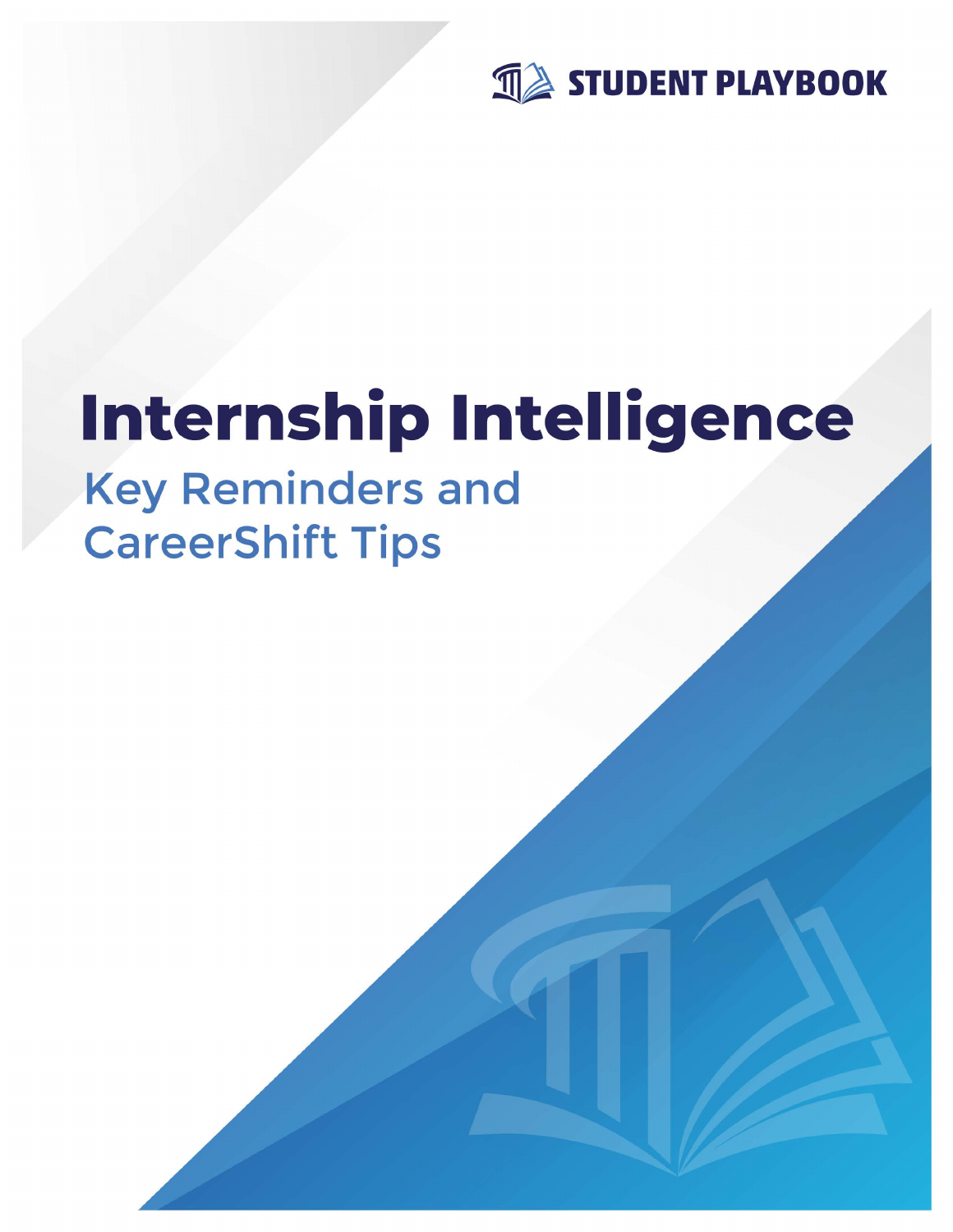#### STUDENT PLAYBOOK

## **CareerShift Internship Guide**

#### **How CareerShift Can Help You Find and Land Your Dream Internship**

[CareerShift](https://www.careershift.com/?sc=careercompass) enables you to search thousands of open opportunities, find helpful contacts, and convert your organized research into strategic outreach. CareerShift can make you more efficient, better targeted, and more prepared in your search for a great internship (or job).

Easy Ways CareerShift Can Expedite Your Search

- 1. **Limit Job Type:** If you're searching for an Internship, turn on "Advanced Search Criteria" and make sure that "Job Type" = "Internship."
- 2. **Prioritize Timing:** "Advanced Search Criteria" is also very helpful if you want to sort results by recency of job posting or you want to limit results to a specific time frame (e.g., within last day or week).
- 3. **Define and Redefine Geography:** To search by location, try multiple approaches, separately. Use the free text "Location" field to describe where you want to look. Try also leaving the "Location" field blank and using the "State/Province" and "City/Metro" fields. You can also try leaving "Location," "State/Province," and "City/Metro" blank and input zip code and "Zip Radius." Don't use zip code inputs if you're using those other geographic fields.
- 4. **Test Keywords:** Use the Keywords field to filter results and fine tune your search. Try the "All Keywords" and "Any Keywords" options to assess what's most effective in returning listings that match your interests.
- 5. **Use Company Search:** Try different variations of a company's name (e.g., with and without Inc. or Co., using/not using abbreviations, corporate parent vs. division or brand) to ensure that you are seeing all relevant listings.
- 6. **Save Results:** After finding opportunities of interest, select "Save for Later." Then, pick the folder to place the result, assign contacts to it, and add any notes you want to make about the opportunity. You can create sub-folders within "Jobs," such as "Interested" and "Apply" to better organize your found opportunities.
- 7. **Save Searches:** When you create a set of search parameters that produce results that interest you, use "Save Search" to reuse the selections later.